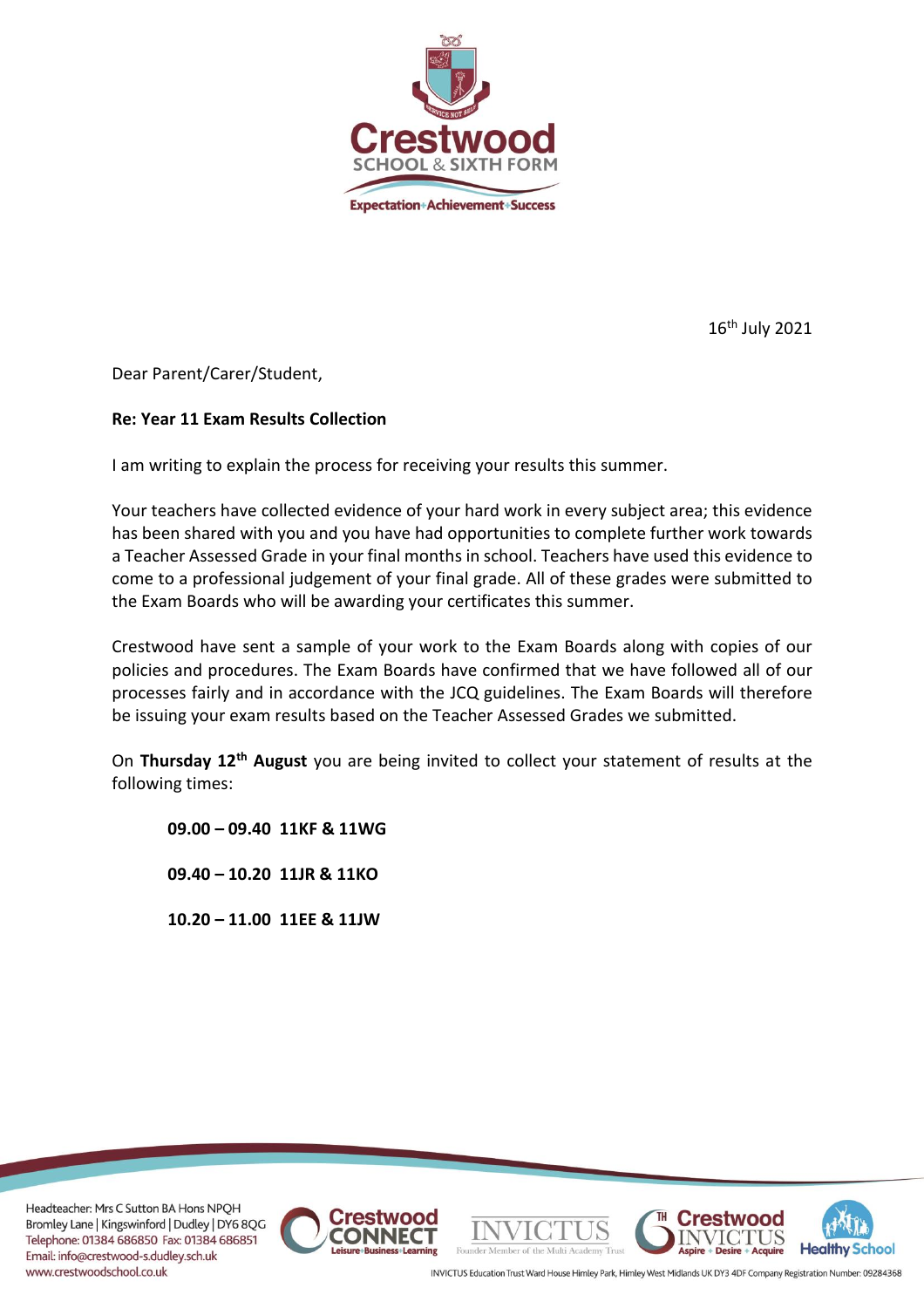The procedures for collecting your statement of results on the day are outlined below:

### **1) SIGNING IN**

• On arrival please sign in at Reception.

### **2) COLLECTING RESULTS**

- Enter the hall to collect results.
- Attend in person where possible.
- If you are unable to attend in person, and someone else will be collecting results on your behalf, they will need a signed letter giving them permission to do so. They will also need some form of identification e.g. driving licence, passport.
- If you cannot arrange for someone to collect your results you must get in touch with us as soon as possible so that we can arrange an alternative. Please email diones@crestwood[s.dudley.sch.uk](mailto:djones@crestwood-s.dudley.sch.uk) from your student email address on SPACE.

### **3) COMPLETE PAPERWORK**

- You will need to sign to confirm you have received your statement of results and where you intend to go in September e.g. college, work etc.
- We will also need your personal email address so that we can contact you in the Autumn Term to collect your certificates. Your SPACE and school email accounts will be deactivated in September.
- It is important that you carefully check your results on collection. If you think there has been an error you will need to **make this known to staff on the day**. We will check for any admin errors and process them accordingly.
- If you feel your grade issue has not been resolved we will submit an appeal on your behalf to the relevant Exam Board. The Exam Board will then check that we have followed our process as outlined above and confirm your grade based on the teacher evidence submitted. You may not receive an outcome for this until September. Please be aware when appealing your grade may go up or down.
- If your grades are stopping you from getting onto your intended college course, we advise you to call the college immediately and discuss your options. We can help and advise you in school on the day.